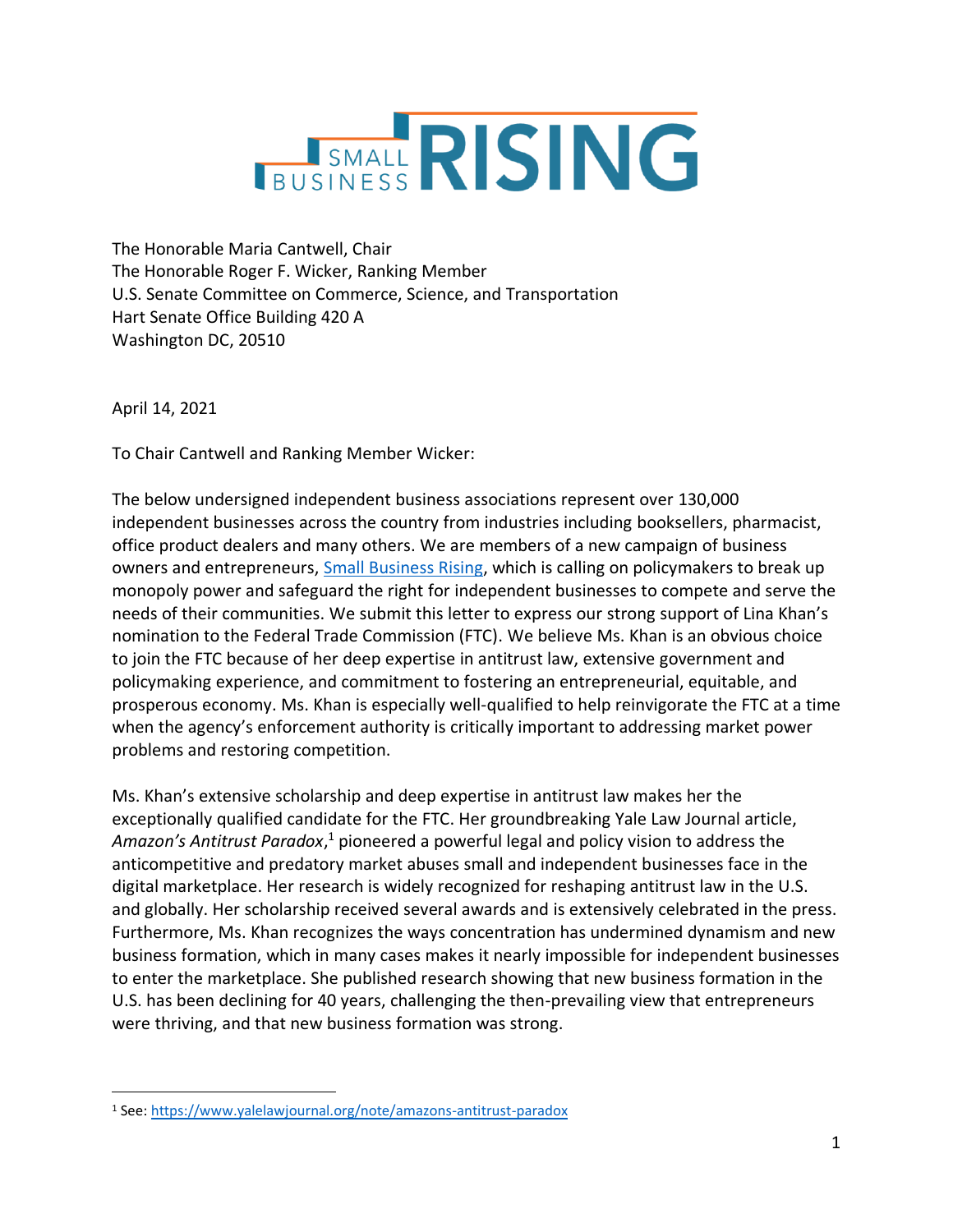Ms. Khan also brings extensive government and policymaking experience, including a track record leading bipartisan efforts. She worked at the FTC as a legal advisor to FTC Commissioner Rohit Chopra. She is also widely respected in Congress, particularly for her leadership on the House Subcommittee on Antitrust, Commercial and Administrative Law bipartisan investigation into the monopoly power of Apple, Amazon, Facebook, and Google. $<sup>2</sup>$  Her deep expertise of the</sup> tech platforms business models and the ways in which monopolistic firms impact other industries was viewed as an invaluable asset for policymakers. The investigation's findings and its legislative and regulatory recommendations to rein in the power of these corporations garnered bipartisan support in large part because of her deep expertise and ability to work across the political aisle.

Concentrated market power is the biggest threat facing independent businesses, which has taken a particular toll on businesses in rural communities and businesses owned by Black, Indigenous, people of color and women. For too long, federal antitrust enforcement agencies have failed to stop corporations from amassing outsize power and using it to block independent businesses from competing. The House investigation concluded that the antitrust authorities have repeatedly fallen down on the job—stating that "together with the DOJ, the FTC has chosen to stop enforcing certain antitrust laws entirely." <sup>3</sup> Ms. Khan is exceptionally wellqualified to revive antitrust enforcement, and to work with other FTC commissioners to do so. We trust she will use U.S. competition laws to enable independent businesses to compete in the marketplace.

We strongly support Ms. Khan's nomination to the FTC and urge you to lead the members of the Committee on Commerce, Science, and Transportation committee in a swift confirmation process.

Sincerely,

Alliance for Pharmacy Compounding American Booksellers Association American Independent Business Alliance (AMIBA) Cambridge Local First Independent Office Products and Furniture Dealers Association (ISSA) Local First Arizona Louisville Independent Business Alliance Main Street Alliance National Sporting Goods Association (NSGA) North American Hardware and Paint Association (NHPA) Portland Independent Business & Community Alliance Running Industry Association

<sup>&</sup>lt;sup>2</sup> See: [https://judiciary.house.gov/uploadedfiles/competition\\_in\\_digital\\_markets.pdf](https://judiciary.house.gov/uploadedfiles/competition_in_digital_markets.pdf)

<sup>&</sup>lt;sup>3</sup> See: [https://judiciary.house.gov/uploadedfiles/competition\\_in\\_digital\\_markets.pdf](https://judiciary.house.gov/uploadedfiles/competition_in_digital_markets.pdf)